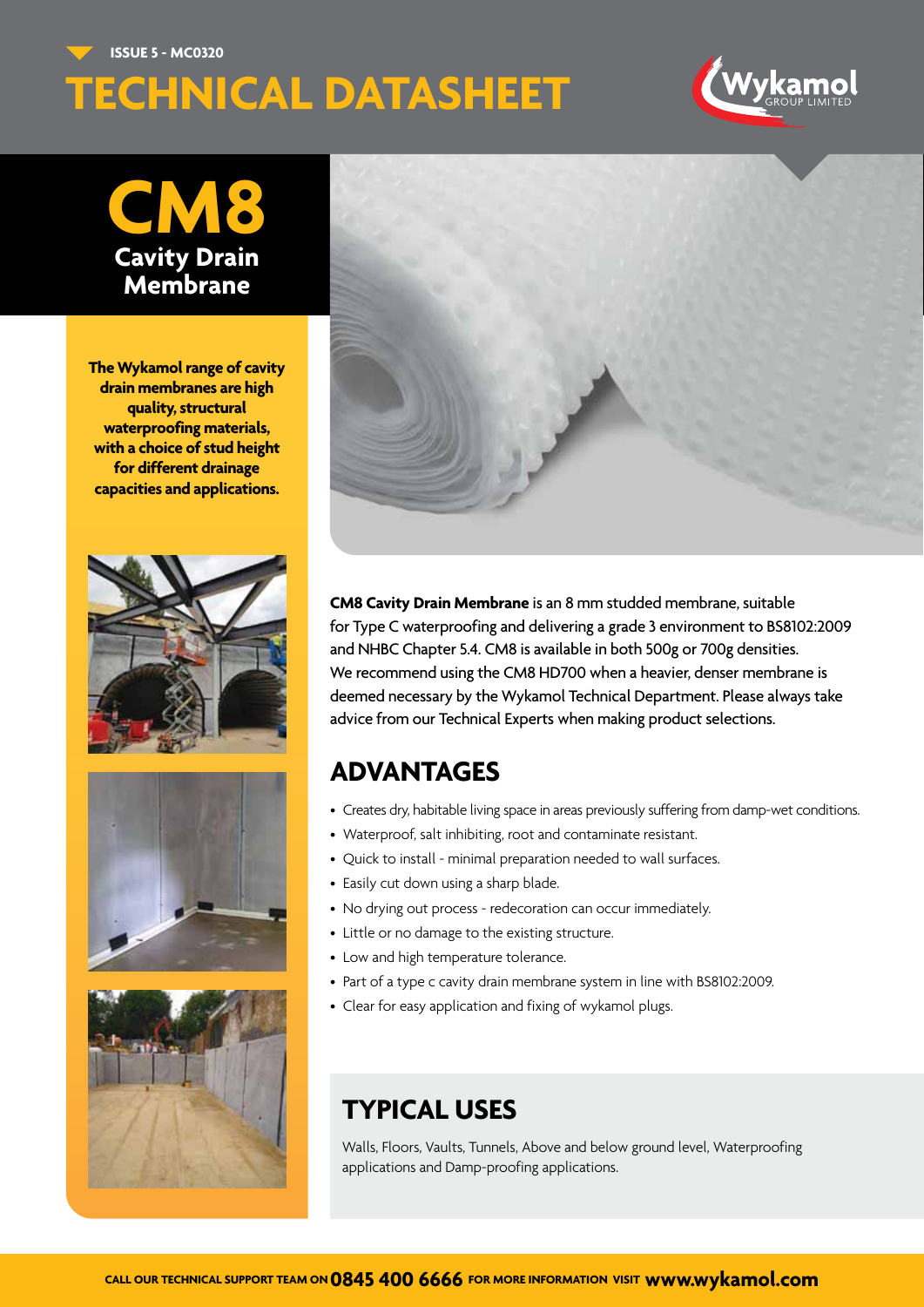## **SUBSTRATE PREPARATION**

- 1. When used in new construction, the concrete slab must be laid in accordance with BS 8204-1:2003+A1:2009 to achieve a flat surface not deviating more than 5 mm from the underside of a 3000 mm straight edge.
- 2. Unsound plaster, render or screed should be removed and surfaces made level, with floors to the above tolerances. This can be achieved using Wykamol's Universal Mortar, or a 3:1 sand:cement mix incorportating Renderproof Waterproofing Additive. Leave all new works to dry thoroughly before CM8 membranes are fixed.
- 3. In case of walls suffering from mould or masonry fungi, prior to fixing the membrane, remove surface contamination by brushing, then apply Microtech Biocide in line with the relevant Technical Data Sheet
- 4. If dry rot (Serpula Lacrymans) is present in the walls, this will require detailed assessment before proceeding. Contact the Wykamol Technical Department for further advice.
- 5. Above ground level it is recommended, that where possible, all sources of moisture are alleviated at the source using a DPC such as Ultracure, before applying CM8 membrane. This reduces potential damage to masonry and timber etc.

## **APPLICATION**

With studs facing the wall, fixing is carried out using Wykamol CM Brick Plugs.

- 1. We recommend an application of Wykamol Microsealer to the concrete walls and slab, before an application of CM8, to prevent lime efflorescence and dusting, which can block perimeter drainage channels.
- 2. Drill a hole through the centre of the stud. Take care Mwhen drilling holes to avoid excessive masonry dust from falling into the cavity.
- 3. Place the chosen plug (with seal for all underground waterproofing applications) into the hole and drive the fixing home with a rubber mallet or club hammer.
- 4. We would suggest that spacing between plug fixings should be no greater than 600 mm, to ensure a tight fix to the wall. However, this may vary depending on the exact batten/board size and site conditions may dictate otherwise.
- 5. Seal the membrane at the flanges (a band of membrane running along the edge where no studs are present) with Wykamol Tape.
- 6. Ensure flanges run vertically on walls and are positioned in front of the preceding width of membrane. In the case of horizontal joints, the lower sheet is positioned to the front.
- 7. Where there is or could be severe water ingress, joints may also be closed off with Wykamol Overseal Tape.
- 8. Seal the stud to stud joints with Wykamol Rope.

**Vaulted Ceilings:** These can be successfully lined using Wykamol CM8, taking care to seal all mitred joints with Wykamol Tape/ Rope/Overseal Tape/Corner Detail/Wykamol Fibre Tape

## **CONDITIONS & LIMITATIONS**

Flat soffits below ground should never be lined with Wykamol CM8 Membrane as it requires a minimum slope of 10%.

Take care when running CM8 Membrane around internal and external corners to ensure the sheet is fixed tight to the angle, ensuring well defined edges for subsequent finishes.

## **FINISHING**

**STUD FRAME:** When using this finishing method, Wykamol Brick Plugs should be applied in a vertical line, roughly corresponding to the stud locations and battens (minimum of 25 x 38mm). Fix the stud frame to the plugs using No. 10 screws (5 mm). If the plugs cannot be applied in a straight line, 'Gyproc' brackets can be used to hold the battens in place. Ensure the screw depth does not perforate the CM8 Membrane.

**DOT AND DAB DRY LINING:** On reasonably flat walls, Wykamol CM Brick Plugs can be used to provide a key for board adhesives. Their unique serrated head allows for the dab to be applied directly to the head of the Brick Plug. For below ground applications, ensure the Brick Plugs have a rubber seal. Use a conventional bonding plaster in dabs, to a minimum thickness of 8 mm and covering at least 50% of the membrane surface area.

**FLOORS:** CM8 Membrane may be overlaid with closed cell insulation before laying T&G flooring, ensuring a 10 mm expansion joint all around. Alternatively, a conventional 65 mm of sand and cement screed can be laid. However, site conditions may vary, therefore if doubt exists, please take advice from the Wykamol Technical Department. Normal decorating materials can be used as soon as the floor, screed or plaster finishes are dry.

While applying, ensure atmospheric moisture levels are below 70% RH. Impermeable floor finishes should not be laid until screed moisture content is below 75% RH.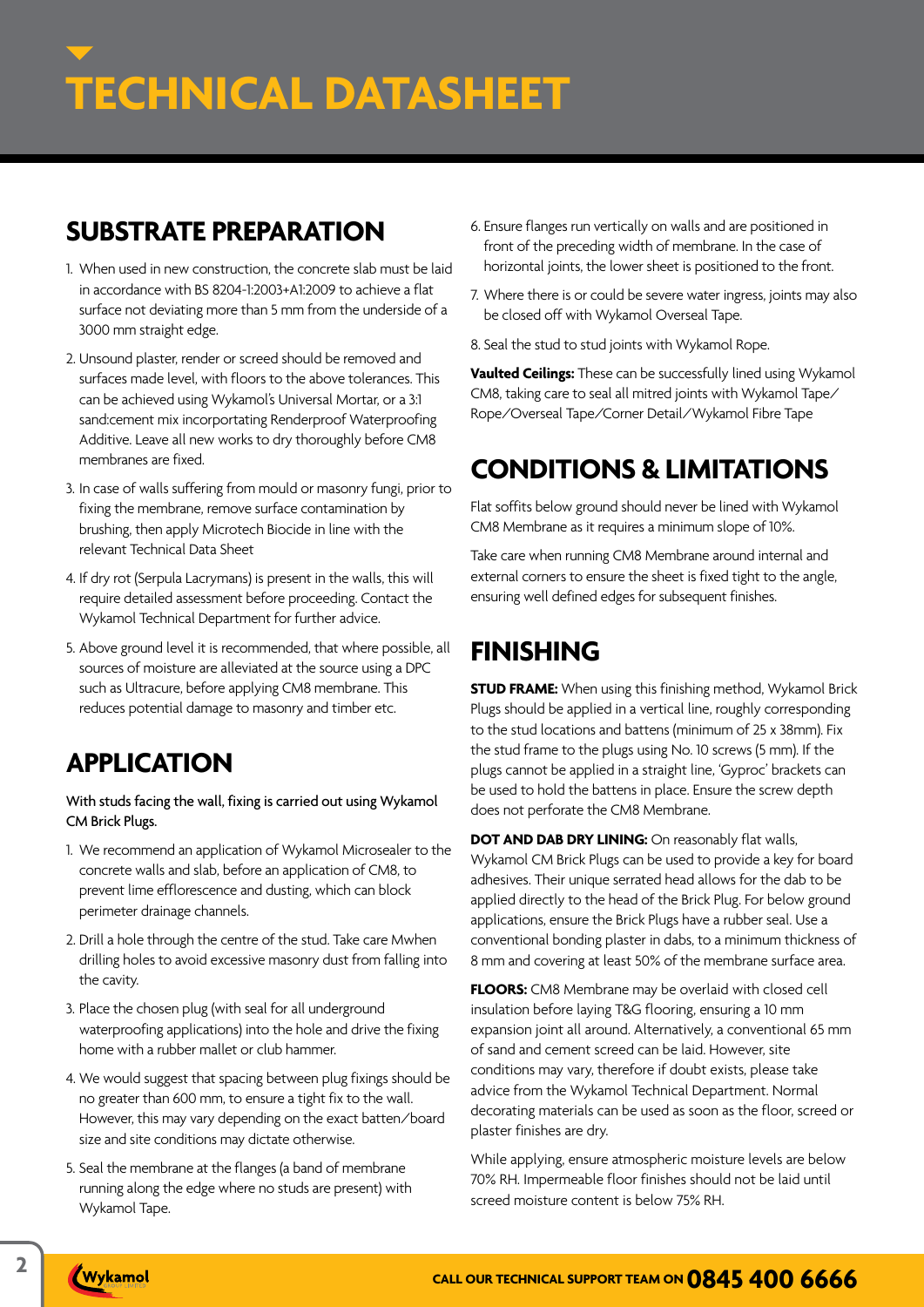## **CM8 CAVITY DRAIN MEMBRANE**



| <b>Technical Data</b>        | Result                  | <b>Test Standards</b>    |
|------------------------------|-------------------------|--------------------------|
| Material                     | <b>HDPE</b>             | N/A                      |
| Unit Weight                  | $0.5$ Kg/m <sup>2</sup> | N/A                      |
| <b>Sheet Thickness</b>       | $0.45$ mm               | EN 149-2                 |
| Stud Height                  | 7 mm                    | N/A                      |
| Colour                       | Clear                   | N/A                      |
| Water tightness 60 kPa; 24h  | Pass                    | <b>EN 1928</b>           |
| Working Temperature          | -50°C to +80°C          | N/A                      |
| Softening Temperature        | $126^{\circ}$ C         | N/A                      |
| Tensile Strength MD          | 416 N                   | BS 12311-2               |
| Tensile Strength CD          | 488 N                   | BS 12311-2               |
| Resistance to Static Loading | $>20$ Kg                | <b>BS 12730</b>          |
| Compressive Strength 1       | 180 kN                  | <b>BS EN ISO 25619-2</b> |
| Reaction to Fire             | Class F                 | BS EN 13501-1            |
| Type of Application          | Type V                  | N/A                      |
| Life Expectancy              | Lifetime of Structure   |                          |